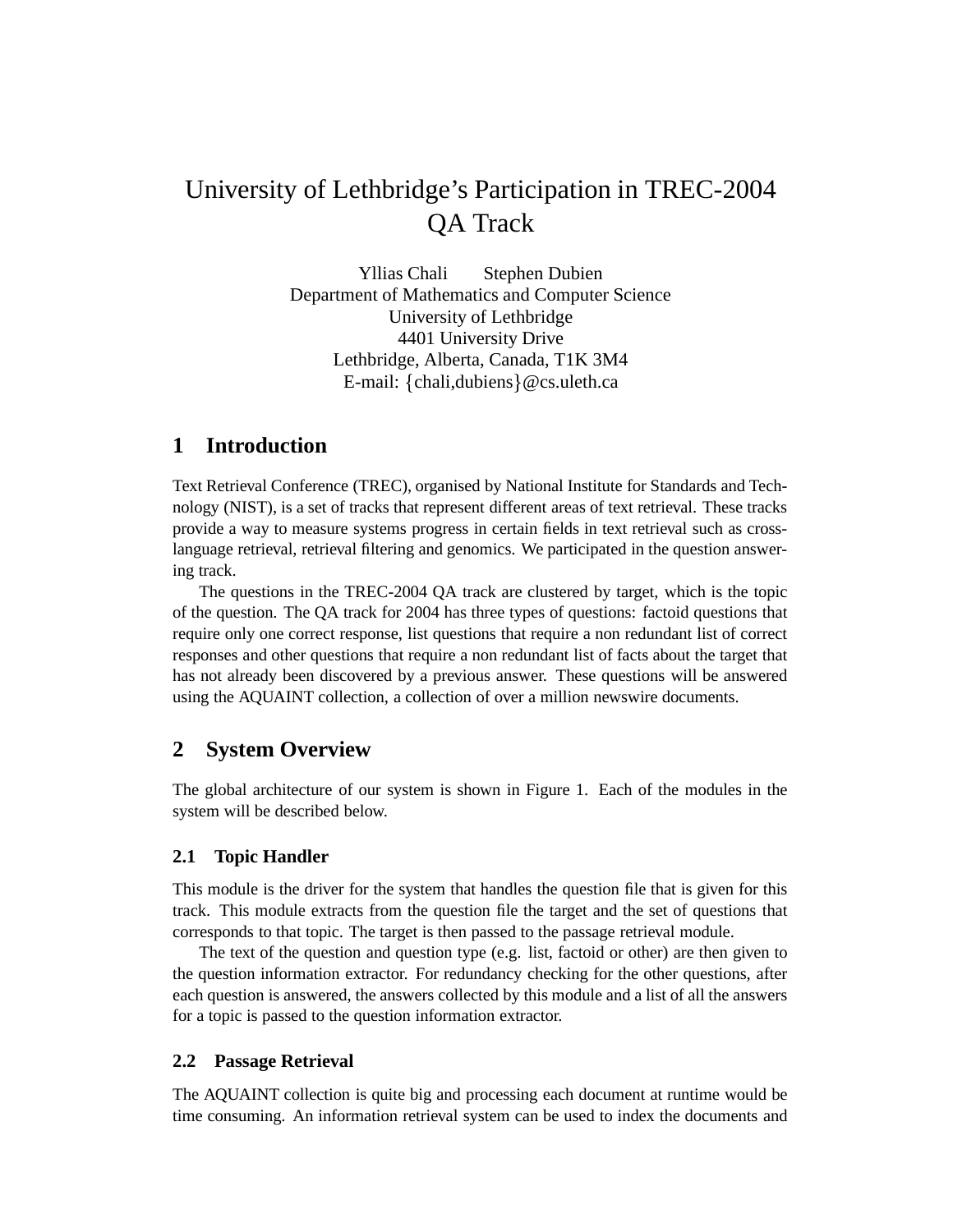

Figure 1: Model of Our Question Answering System

a system can query the documents. This will allow a system to process less documents. NIST also provides their top 1000 ranked documents for a question although, they do not guarantee that the answer will be contained in those 1000 documents. We used Managing Gigabytes (Witten, Muffat, and Bell, 1999) to index the AQUAINT collection by paragraph. Indexing by paragraph instead of by document, increases the frequency that the retrieved data is related to the target.

This module creates a query from the target. We are also using boolean queries rather than ranked queries. The query will retrieve all documents that contain the target because boolean queries retrieve all the documents that exactly match the query.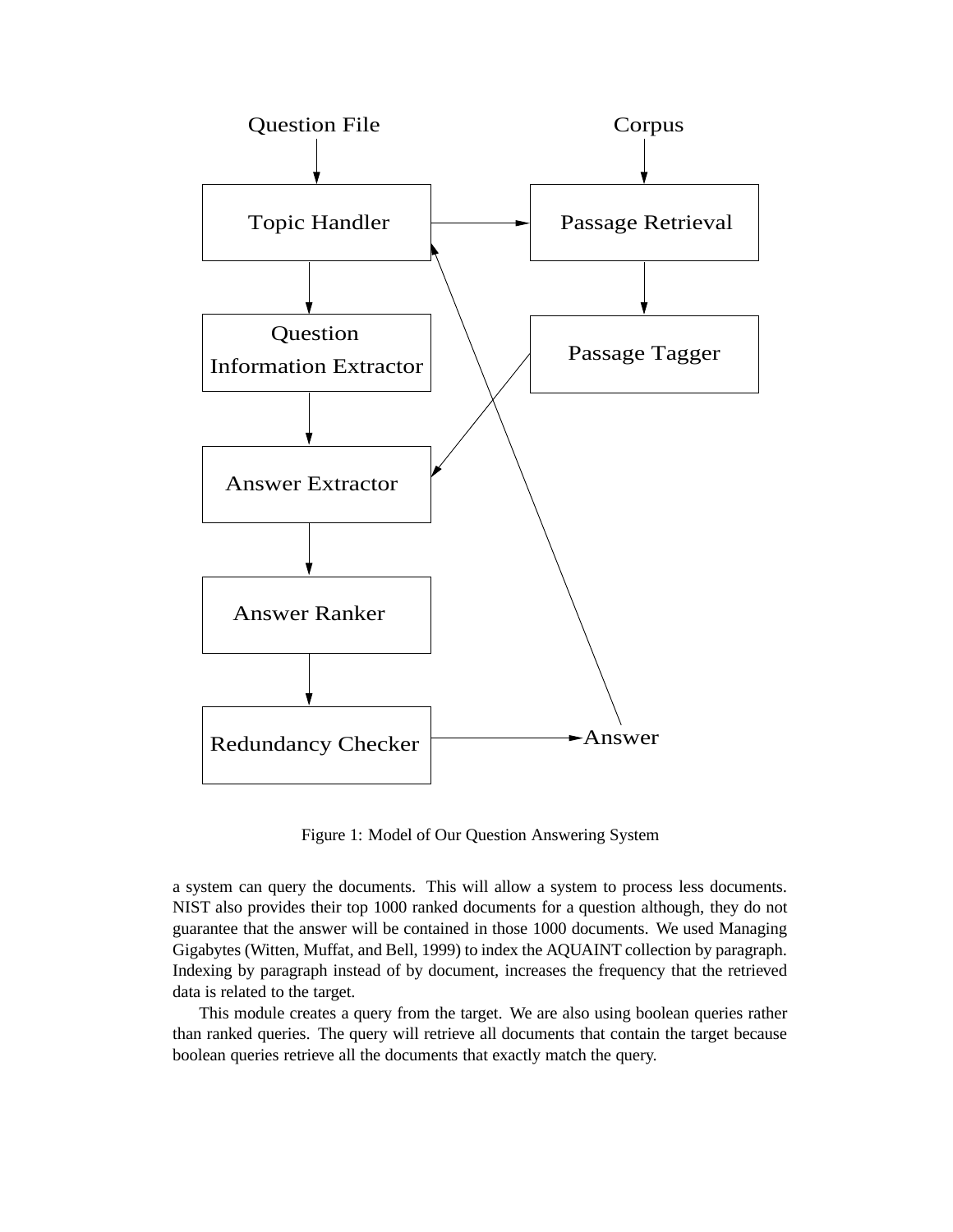#### **2.3 Passage Tagger**

A program does not understand the meaning of words. Taggers and parsers are used to convey to the system, knowledge of what the words are and how they relate to each other. The system needs to be able to handle the information that is extracted from a document for it to be useful.

We tag the documents returned by the passage retrieval module with the Oak System tagger (Sekine, 2002) with named entities and chunked parts of speech. Adding a syntactic parser to this module would improve the knowledge gained about the passages.

#### **2.4 Question Information Extractor**

The information extracted from the question will give important clues on how to discover the answer. If no information is extracted from the question the correct answer will be impossible to find. Similar to the document tagger, the more information extracted from the question and used, the more precise the system will be at understanding the words and finding the answer.

This module and following modules have separate sections for the different question types because they handle each of them differently.

#### **2.4.1 Factoid and List**

This module determines the answer type, question type and the important words from the questions that give clues about where an answer could be found. Answer type of a question is useful because it gives the system knowledge of which named entity to look for. The question type is useful because it gives clues for which patterns the answer is likely to be found in.

The words of the question can give clues to the words that will be found around the answer. Matching words in the question to the documents retrieved is not the most intelligent way of approaching answering questions. A more efficient approach would be to put the question into a dependency form (Pasca and Harabagiu, 2001) and use it to match with the dependency form of a prospective answer. Finding word dependencies will require a syntactic parse of the question and retrieved passages. Proper nouns from the question are going to be represented in any paragraph containing a possible answer. Other words in the question might be represented in the question by a synonym which will not be found by simple pattern matching. Proper nouns will be used in answer extraction and other words will be used later in answer ranking.

#### **2.4.2 Other**

Other questions are stated as the string "Other" with no extra information to extract.

#### **2.5 Answer Extractor**

#### **2.5.1 Factoid and List**

This module works with the tagged passages and the proper nouns from the question. A passage is sent to the answer ranking module if the passage contains the proper nouns from the question, and a named entity that matches the answer type.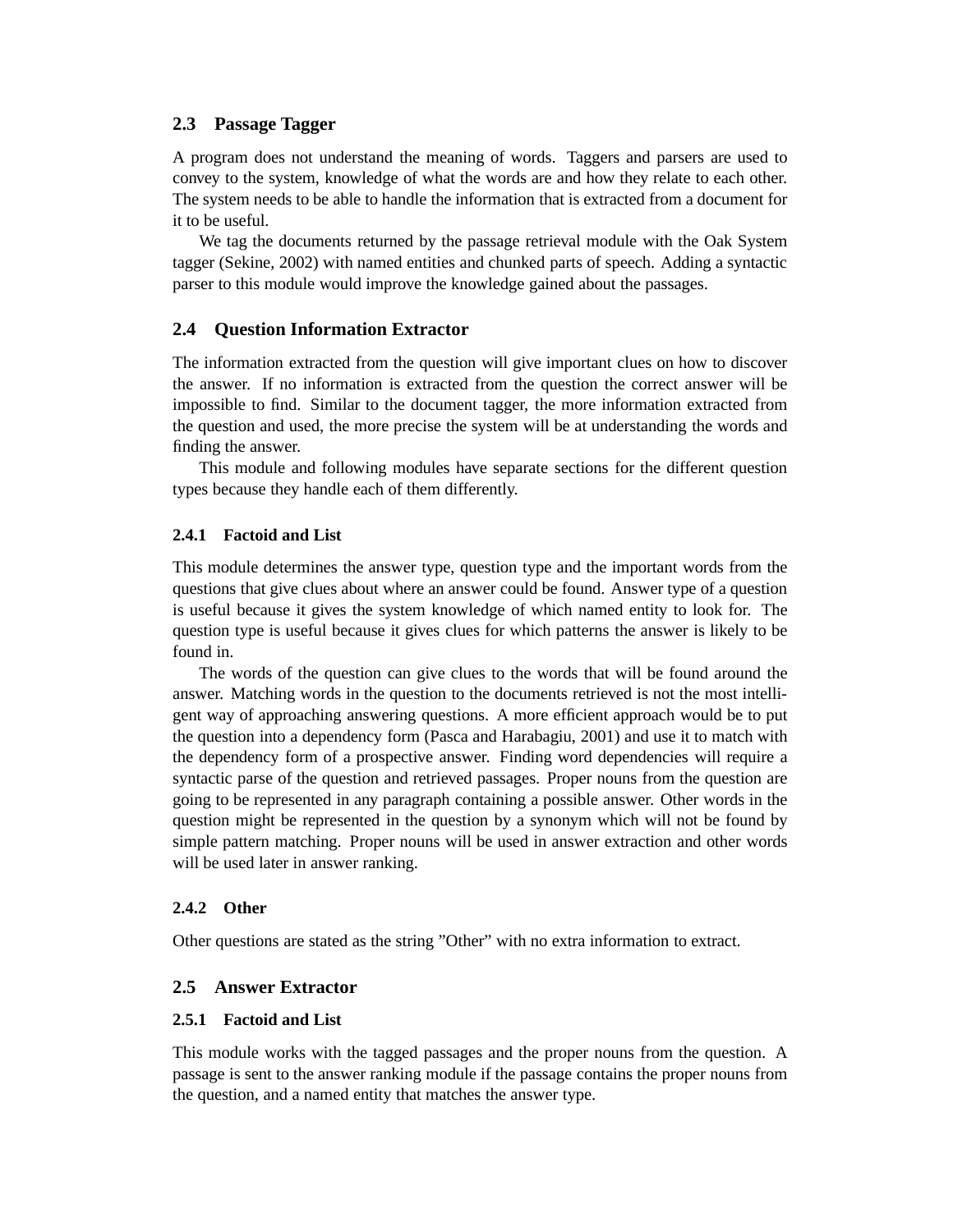### **2.5.2 Other**

Answers for other questions are extracted using patterns for finding facts about a target. An example of one of the patterns the system uses, if the target is a person, is *"TOPIC,fact,"* if *fact* is not a name.

## **2.6 Answer Ranker**

#### **2.6.1 Factoid**

The answer extractor may return multiple possible answers for a factoid question. This module gives a rank to each possible answer and returns the one with the highest rank. A possible answer is given weighted ranks for: how many times it appear in the possible answer list, if the passage it is found in include words from the question, and if it is found in a pattern associated with the type of question.

### **2.6.2 List**

For list questions, every possible answer might not be a correct answer. This module will give points to each answer in a way similar to factoid questions. The answers that get high enough scores will be included in the list of answers given to the redundancy checker.

### **2.6.3 Other**

We do not currently have a method for ranking facts for the other questions and all facts are passed to the redundancy checker.

## **2.7 Redundancy Checker**

#### **2.7.1 Factoid**

Factoid questions require only one answer so no redundancy checking is needed.

#### **2.7.2 List and Other**

For list and other questions, a system will lose ranks for an answer list that contains redundancies. When this module returns an answer, it checks to see if the answer has already been in the list of answers given. This check is performs by checking if the answer contains a non-trivial word from answers already given. Examples of trivial words are: stop words, pronouns and prepositions.

# **3 Evaluation**

This is the first year that University of Lethbridge has participated in TREC question answering track and we did not rank as competitively as we wanted. Table 1 outlines the range of scores for each type of question in the QA track for all participants and the results for our system (UofL1). If the questions that have no known answer in the documents were removed, our system would have received 0.043 for the factoid questions. The lower result is because our system will return NIL if the answer type of the question is undetermined.